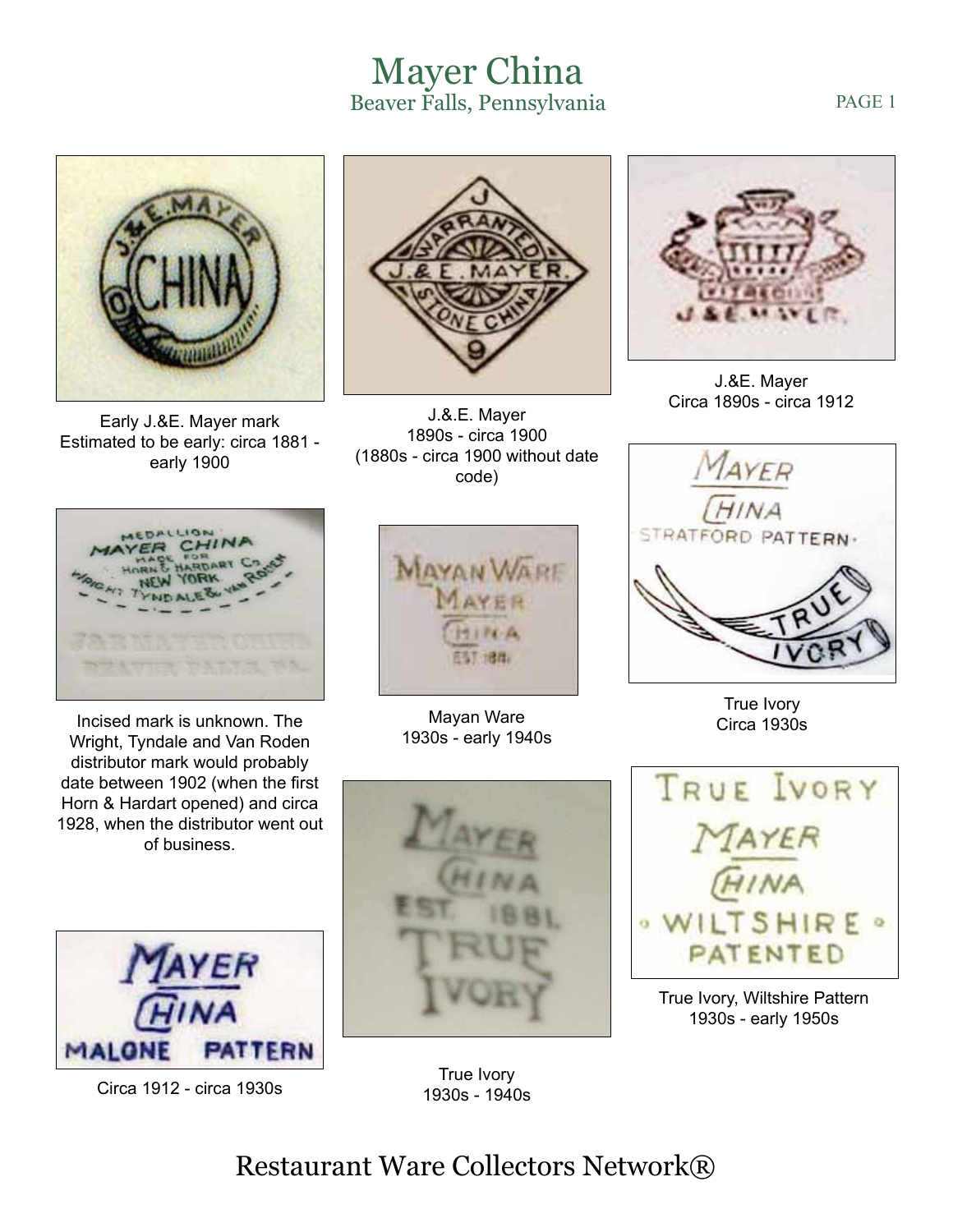

Ivory, 1940s - 1960s (with date code, 1955)



Arlane Pattern 1930s - early 1940s



Blossom Hill Pattern 1940s - 1950s



Elbe Pattern 1930s - early 1940s



Mayan Ware 1930s-1950s



1930s - early 1940s



Estimated pre-1950s



NaroRim 1930s to 1950



Albion Pattern Estimated circa 1950s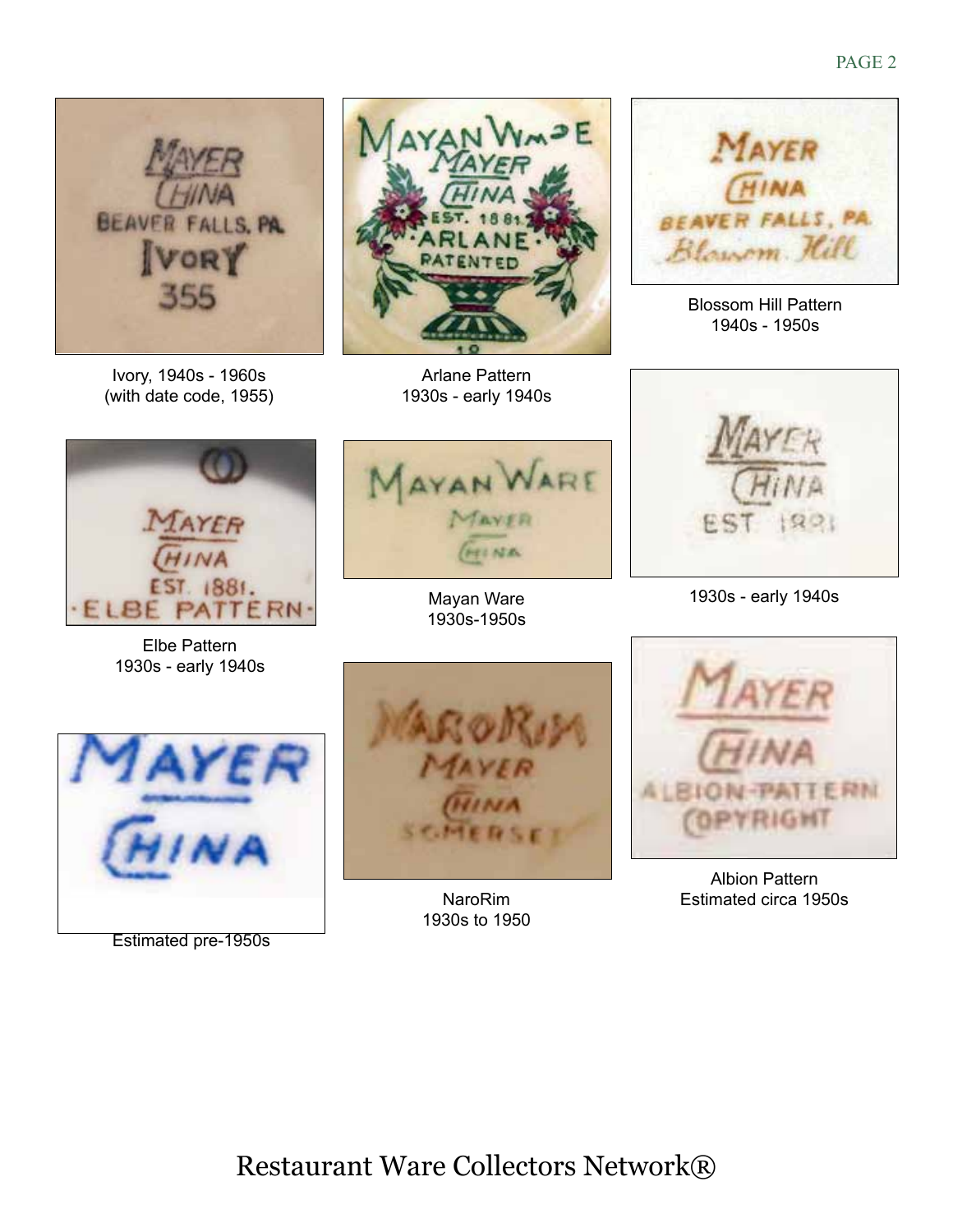



Tropic Pattern Circa 1950s (with date code, 1955)



Sculptura - circa 1970-1978 (with this date code, 1970)



Rosedale Pattern Second quarter 1954



Interpace - 1968-1978 (with this date code, 1972)



Circa 1960s - 1980s (with this date code, 1963)



1940s - 1960s (with this date code, 1961)



Interpace - 1968-1978 (with this date code, 1977)



Circa 1989 - end of service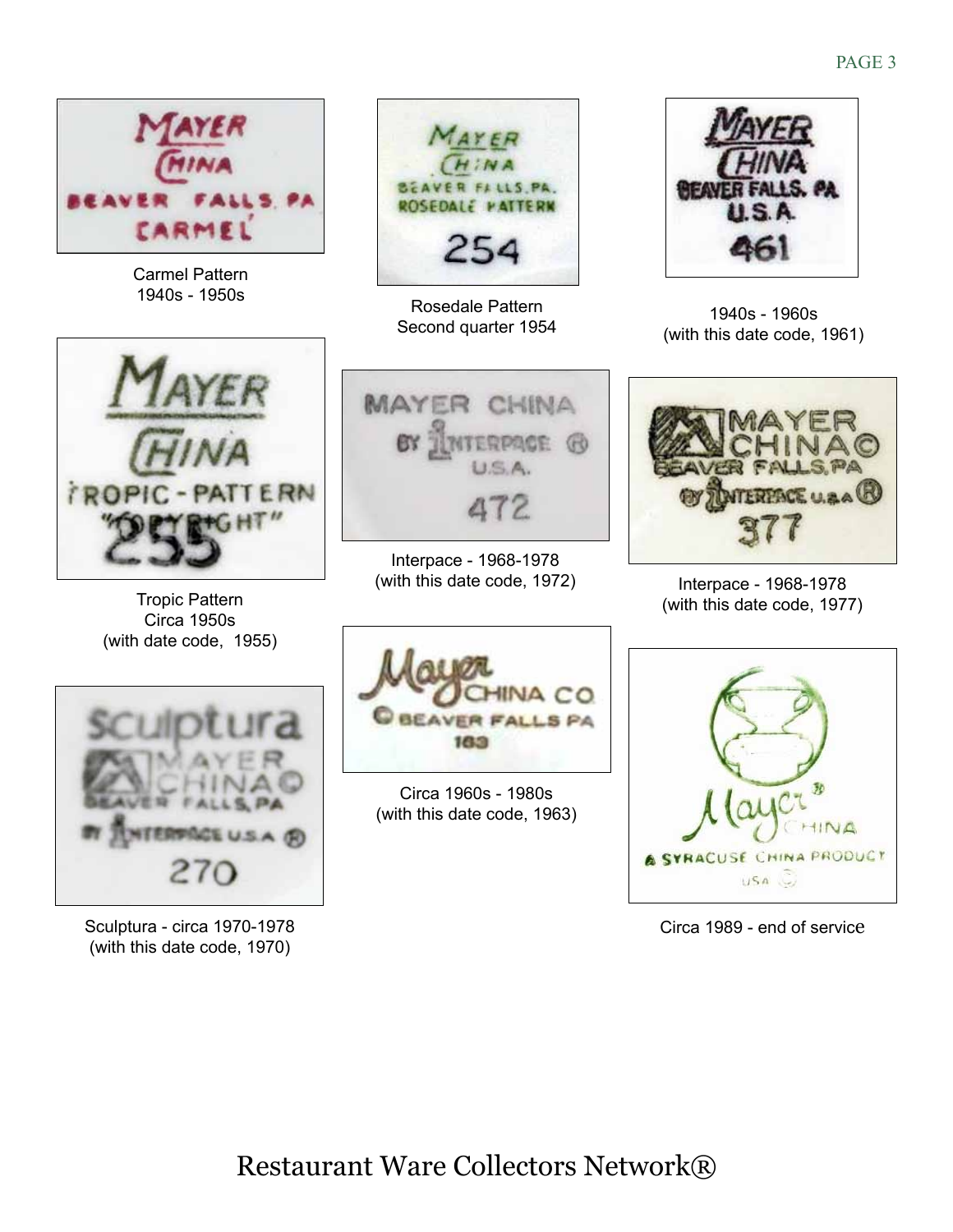

Tilden-Thurber distributors - ??? Taylor Pattern - ??? Wright, Tyndale & VanRoden



United States Lines - ??? Maddock & Miller distributors



Restaurant Mayan - ???



Taylor Pattern - ??? F. F. DeBolt distributor



distributors - ??? Impressed backstamp



Devon Pattern - ???



Hotel New Yorker - ???





Bradley Pattern - ???



Nassau Pattern - ??? Wright, Tyndale & Van Roden distributors